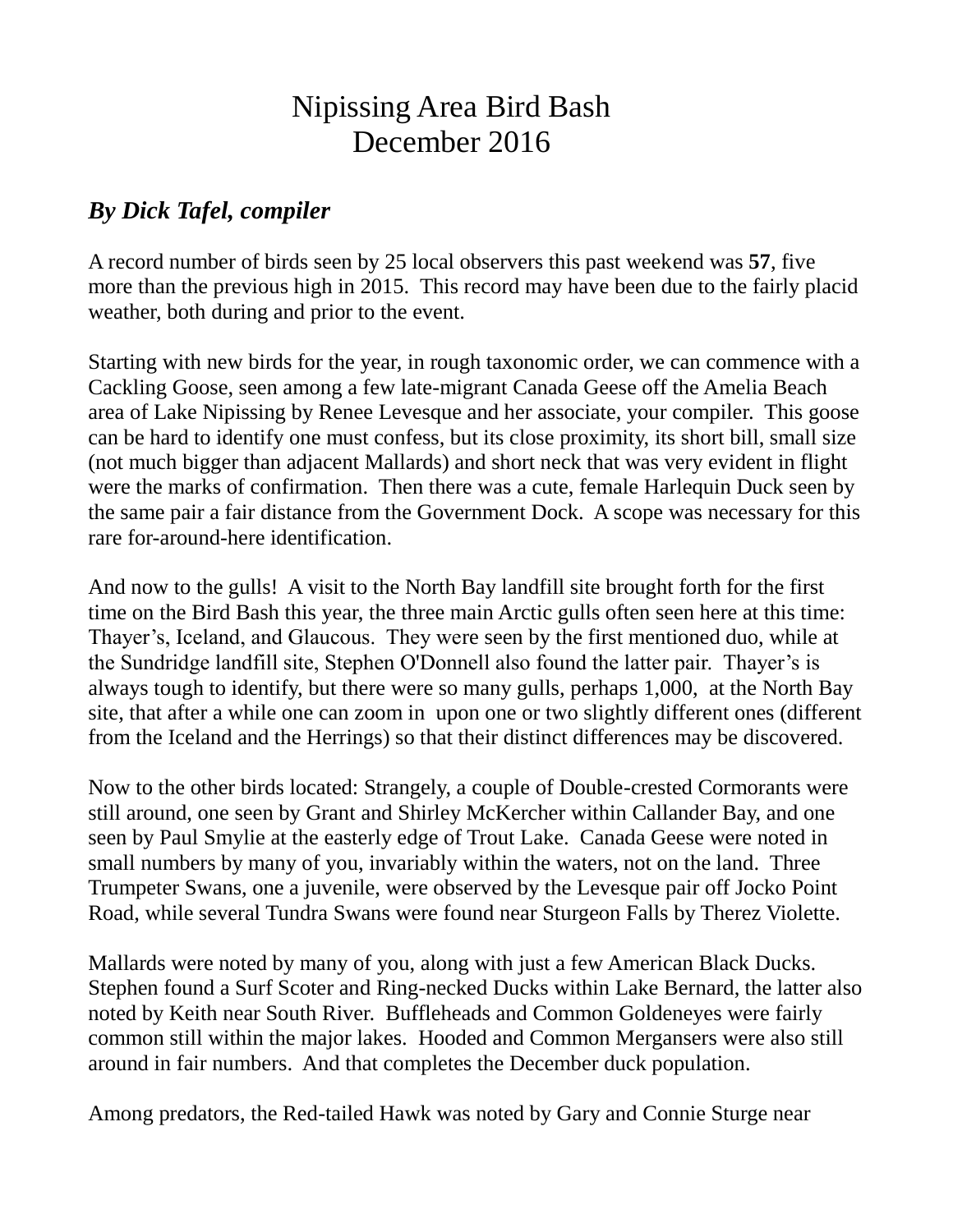Powassan and by the Levesque pair near the North Bay landfill site. They saw another and a Rough-legged Hawk along Highway 17 West. Bald Eagles are seemingly even more common this year - many at the North Bay landfill site and at other landfill sites within the area. A Merlin was noticed sweeping across the sky in West Ferris by the Levesque duo.

Ruffed Grouse were still fairly common, discovered among other spotters by Kaye Edmunds and by Donna Demarco in the east end. Wild Turkeys, some 19 of them, were observed by Keith Thornborrow in South River, and fewer by Lori Anderson and her son, Graham, east of Powassan. Kaye also found a couple.

Other than first-for-the-year gulls that were previously mentioned, seen were Herring Gulls, now in huge numbers, Ring-bill Gulls, much fewer now, although noted by many, and a few Black-backed Gulls observed by the Levesque duo.

Mourning Doves were seen by several, including Therez, Kaye and Donna.

Now to woodpeckers: A Red-bellied has apparently found a temporary home at Mary Young's place near Corbeil. Downy and Hairy Woodpeckers were very common all over, while the Pileated was noted by Chris Sukha near Field and by Elsa Tafel and Mary Ann Kenrick at their feeders. Still no Black-backs since March, however.

Passerines (perching or song-birds): We should start with the proposed Canada's bird, the Gray Jay. The only observer in our whole area this month (is this really to be Canada's bird?) was Keith Thornborrow near South River. Blue Jays, however, were seen by almost everyone. American Crows were somewhat less common, but Common Ravens seem to have taken up much of the slack.

Back-capped Chickadees and both nuthatches were still almost everywhere, but Brown Creepers were noted only by the McKerchers and by Mary, both near their homes.

A few American Robins were still around - a very pretty, dark-plumaged pair noted by the Levesque duo in Pinewood, and one at the end of Macpherson Drive in East Ferris seen by Paul.

A very large flock of Bohemian Waxwings (hundreds) were enjoyed by Therez in Sturgeon Falls.

Then we get some widely dispersed sparrows: American Trees were at the homes of Lori and Graham, Steve Pitt, Ernie Frayle, and Mary. She also had a White-throat which was also seen by John Levesque at his place. A Song Sparrow was staying around Keith's home, and Dark-eyed Juncos were at the feeder areas of Helen McCombie, the